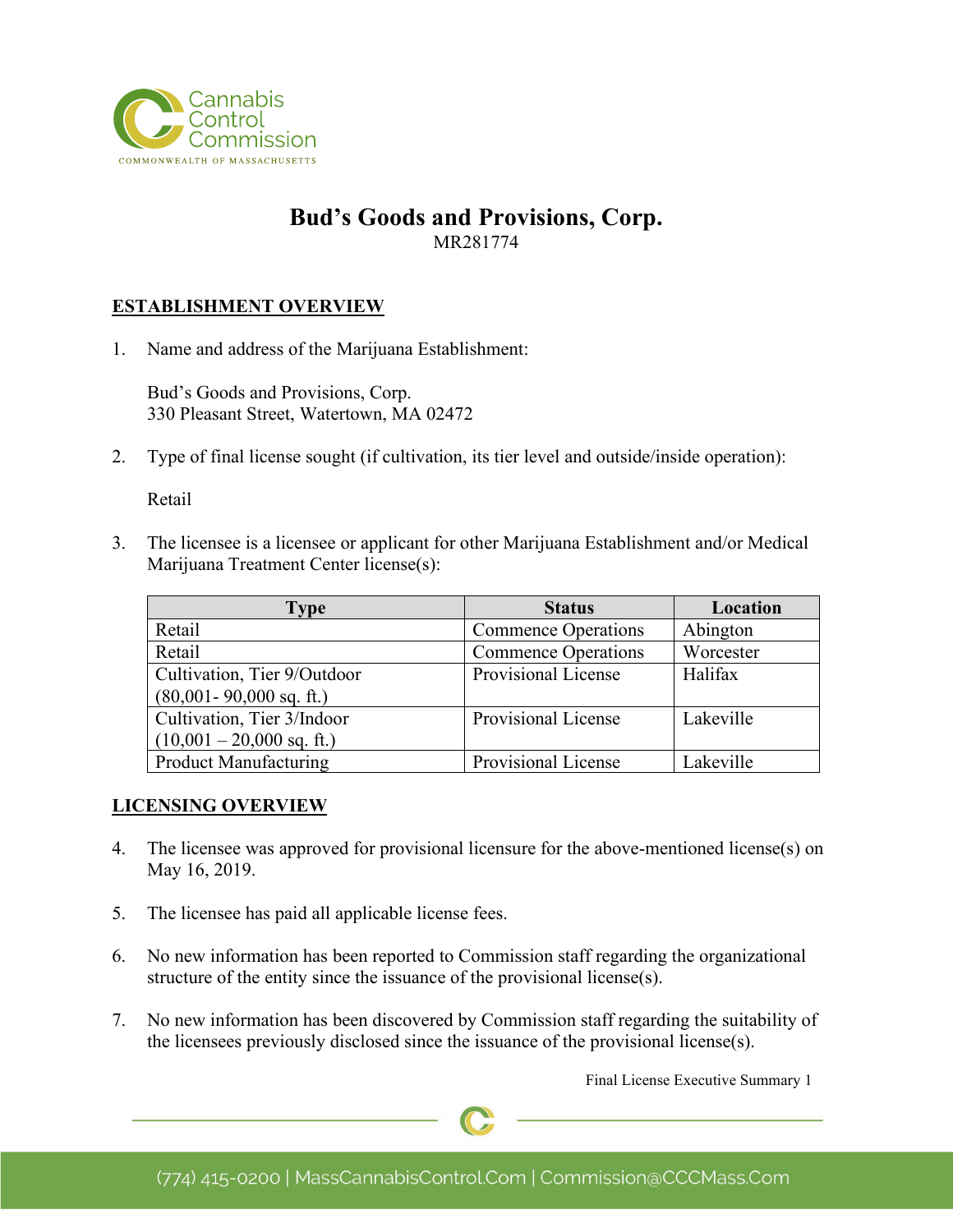# **INSPECTION OVERVIEW**

- 8. Commission staff inspected the licensee's facility on the following date(s): February 2, 2022.
- 9. The licensee's facility was inspected by Commission staff and found to be in full compliance with the requirements listed in 935 CMR 500.105 through 935 CMR 500.160 as applicable.
- 10. No evidence was discovered during the inspection(s) that indicated the Marijuana Establishment was not in compliance with all applicable state laws and local bylaws or ordinances.
- 11. Specific information from Commission staff's inspection is highlighted below:
	- a. Security

Enforcement staff verified that all security-related requirements were in full compliance with Commission regulations. Some of the requirements verified include the following:

- i. The security of all entrances and exits;
- ii. Visitor procedures;
- iii. Limited access areas;
- iv. Verification of a primary and back-up security company;
- v. Presence of perimeter and duress alarms; and
- vi. All cameras complied with Commission requirements.
- b. Inventory and Storage

Enforcement staff verified that all inventory-related requirements were in full compliance with Commission regulations. Some of the requirements verified include the following:

- i. Secure storage of marijuana and marijuana products;
- ii. Sanitation and pest control measures; and
- iii. Inventory controls and procedures.
- c. Cultivation Operation

Not applicable.

d. Product Manufacturing Operation

Not applicable.

Final License Executive Summary 2